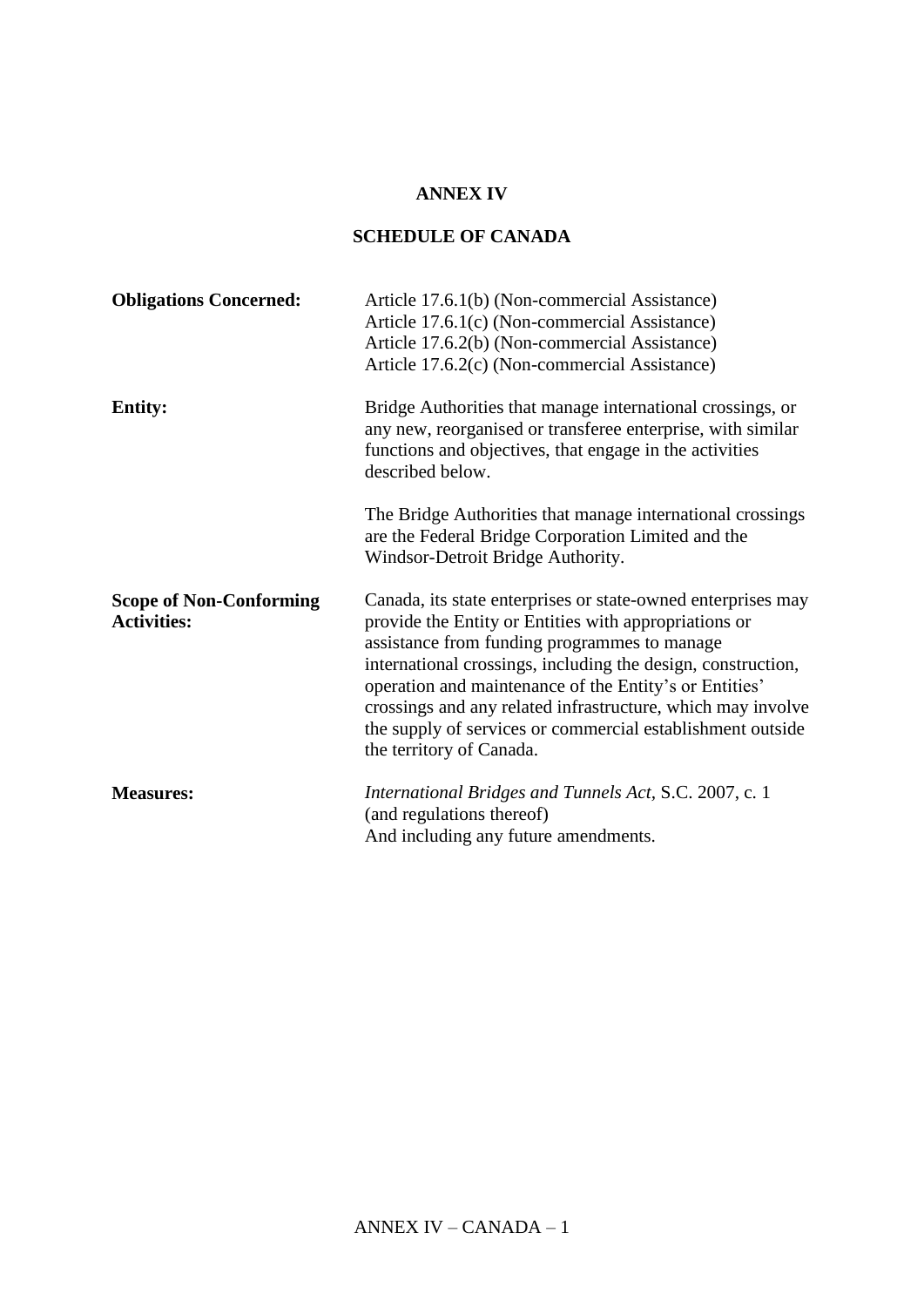| <b>Obligations Concerned:</b>                        |      | Article 17.4.1(a) (Non-discriminatory Treatment and<br>Commercial Considerations), with respect to financial or<br>housing-related services<br>Article 17.4.1(b)(i) (Non-discriminatory Treatment and<br>Commercial Considerations), with respect to financial or<br>housing-related services<br>Article 17.4.1(c)(i) (Non-discriminatory Treatment and<br>Commercial Considerations), with respect to financial or<br>housing-related services<br>Article 17.6.1(b) (Non-commercial Assistance) |
|------------------------------------------------------|------|--------------------------------------------------------------------------------------------------------------------------------------------------------------------------------------------------------------------------------------------------------------------------------------------------------------------------------------------------------------------------------------------------------------------------------------------------------------------------------------------------|
| <b>Entity:</b>                                       |      | Canada Mortgage and Housing Corporation and Canada<br>Housing Trusts, or any new, reorganised or transferee<br>enterprise, with similar functions and objectives.                                                                                                                                                                                                                                                                                                                                |
| <b>Scope of Non-Conforming</b><br><b>Activities:</b> |      | With respect to Article $17.4.1(a)$ (Non-discriminatory<br>Treatment and Commercial Considerations), the Entity or<br>Entities may take into account factors other than<br>commercial considerations in the provision of financial or<br>housing-related services such as:                                                                                                                                                                                                                       |
|                                                      | (a)  | guarantees, mortgage insurance, loans and<br>mortgage-backed securities; and                                                                                                                                                                                                                                                                                                                                                                                                                     |
|                                                      | (b)  | management of nursing homes, retirement homes,<br>on-reserve and rental housing and ancillary<br>infrastructure,                                                                                                                                                                                                                                                                                                                                                                                 |
|                                                      |      | in furtherance of the mandate to support housing needs and<br>housing affordability in Canada as set out in laws,<br>regulations, policies or programmes.                                                                                                                                                                                                                                                                                                                                        |
|                                                      | may: | With respect to Article $17.4.1(b)(i)$ and Article $17.4.1(c)(i)$<br>(Non-discriminatory Treatment and Commercial<br>Considerations) and as set out in applicable laws and<br>regulations, policies or programmes, the Entity or Entities                                                                                                                                                                                                                                                        |
|                                                      | (a)  | provide financial or housing-related services such<br>as mortgage insurance, loans and advisory services<br>only to enterprises in Canada or provide such<br>services to enterprises in certain other countries;<br>and                                                                                                                                                                                                                                                                          |
|                                                      | (b)  | purchase financial or housing-related services from<br>enterprises in certain other countries.                                                                                                                                                                                                                                                                                                                                                                                                   |
|                                                      |      | With respect to Article 17.6.1(b) (Non-commercial                                                                                                                                                                                                                                                                                                                                                                                                                                                |
|                                                      |      |                                                                                                                                                                                                                                                                                                                                                                                                                                                                                                  |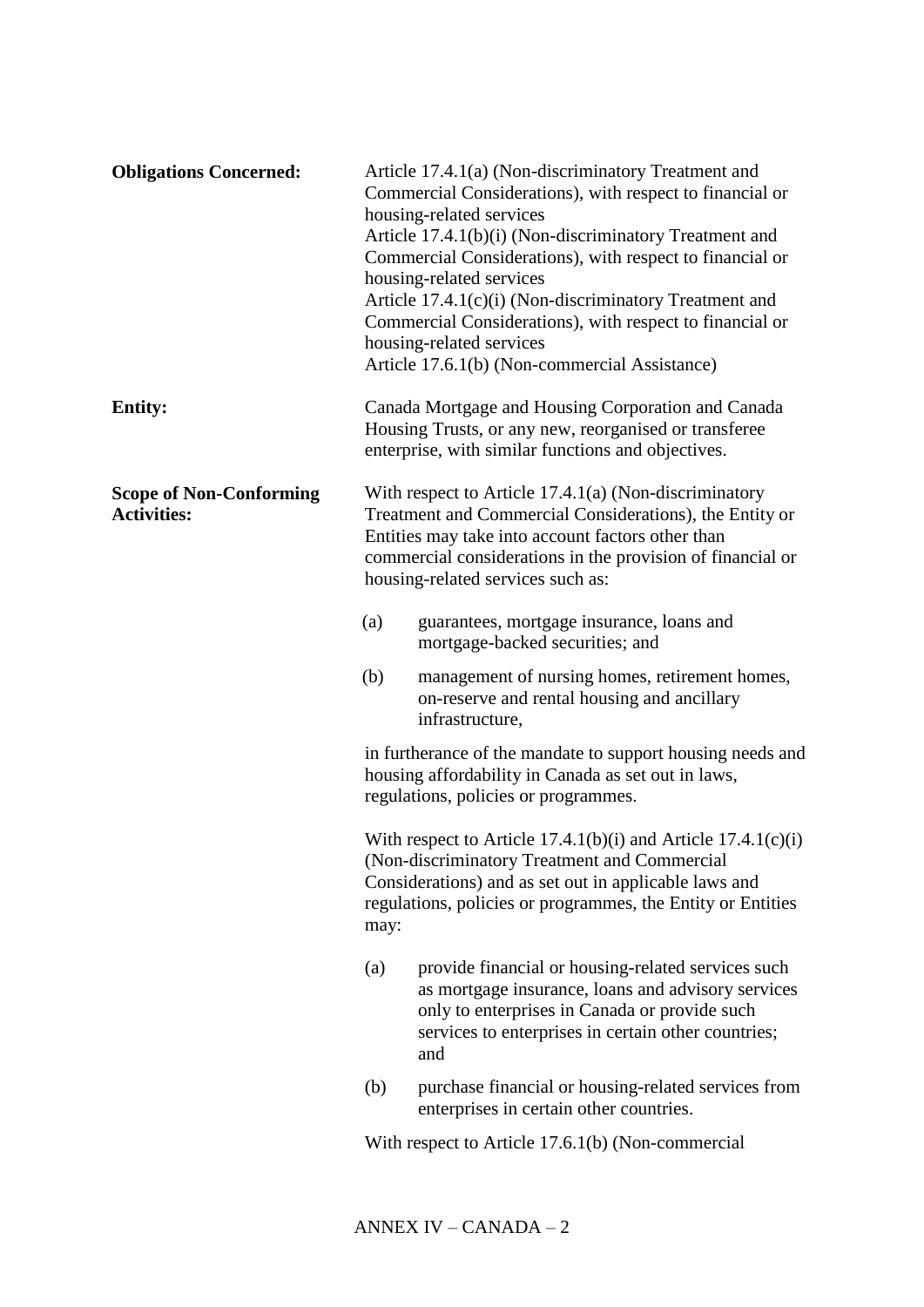Assistance), Canada may provide the Entity or Entities with non-commercial assistance with respect to its supply of financial or housing-related services from Canada into the territory of another Party as set out in applicable laws, regulations, policies or programmes.

**Measures:** *Canada Mortgage and Housing Corporation Act*, R.S.C. 1985, c. C-7 *National Housing Act*, R.S.C. 1985, c. N-11 (and regulations thereof) And including any future amendments.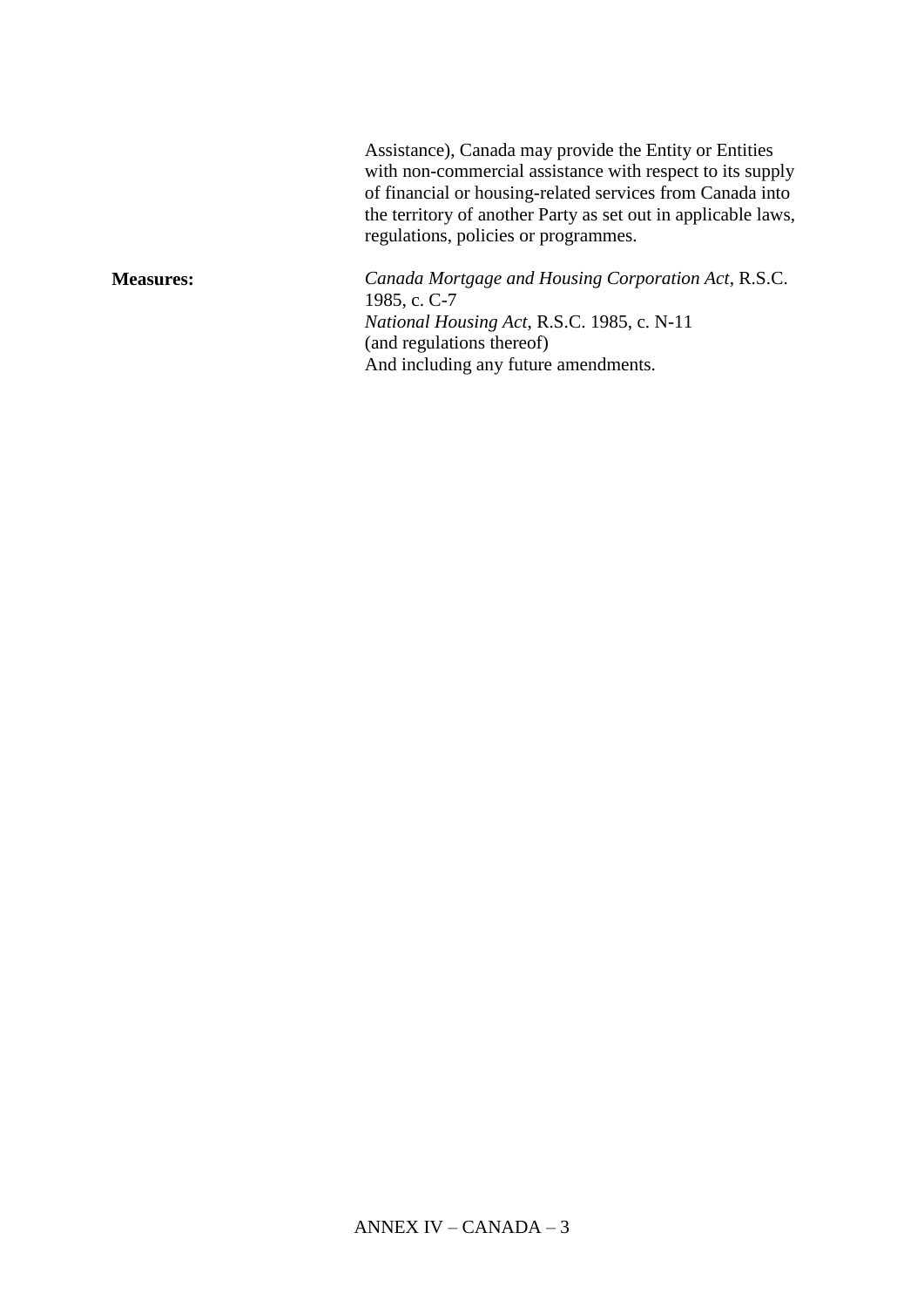| <b>Obligations Concerned:</b>  |     | Article 17.4.1(a) (Non-discriminatory Treatment and<br><b>Commercial Considerations</b> )<br>Article 17.6.1(a) (Non-commercial Assistance), with respect<br>to the production and sale of a good in competition with a<br>like good produced and sold by a covered investment in the<br>territory of Canada<br>Article 17.6.2(a) (Non-commercial Assistance), with respect<br>to the production and sale of a good in competition with a<br>like good produced and sold by a covered investment in the<br>territory of Canada<br>Article 17.6.1(b) (Non-commercial Assistance)<br>Article 17.6.2(b) (Non-commercial Assistance) |
|--------------------------------|-----|---------------------------------------------------------------------------------------------------------------------------------------------------------------------------------------------------------------------------------------------------------------------------------------------------------------------------------------------------------------------------------------------------------------------------------------------------------------------------------------------------------------------------------------------------------------------------------------------------------------------------------|
| <b>Entity:</b>                 |     | The Canadian Broadcasting Corporation (CBC), Telefilm<br>Canada, and any new, reorganised or transferee enterprise<br>related to cultural industries.                                                                                                                                                                                                                                                                                                                                                                                                                                                                           |
| <b>Scope of Non-Conforming</b> |     | <b>Canadian Broadcasting Corporation</b>                                                                                                                                                                                                                                                                                                                                                                                                                                                                                                                                                                                        |
| <b>Activities:</b>             |     | With respect to Article $17.4.1(a)$ (Non-discriminatory<br>Treatment and Commercial Considerations), the CBC may<br>take into account factors other than commercial<br>considerations, and may accord preferences in its purchase<br>and sale of goods and services to Canadian products,<br>suppliers and persons, including:                                                                                                                                                                                                                                                                                                  |
|                                | (a) | originate programmes, secure programmes from<br>within or outside Canada by purchase, exchange or<br>otherwise and make arrangements necessary for their<br>transmission;                                                                                                                                                                                                                                                                                                                                                                                                                                                       |
|                                | (b) | make contracts with any person, within or outside<br>Canada, in connection with the production or<br>presentation of programmes originated or secured by<br>the CBC;                                                                                                                                                                                                                                                                                                                                                                                                                                                            |
|                                | (c) | produce, distribute and sell such consumer products<br>as may seem conducive to the attainment of the<br>objects of the CBC; and                                                                                                                                                                                                                                                                                                                                                                                                                                                                                                |
|                                | (d) | do all such other things as the Board deems<br>incidental or conducive to the attainment of the<br>objects of the CBC.                                                                                                                                                                                                                                                                                                                                                                                                                                                                                                          |
|                                |     | The preferences to goods and services described above are<br>granted pursuant to Annex II – Canada – 16 (Cultural                                                                                                                                                                                                                                                                                                                                                                                                                                                                                                               |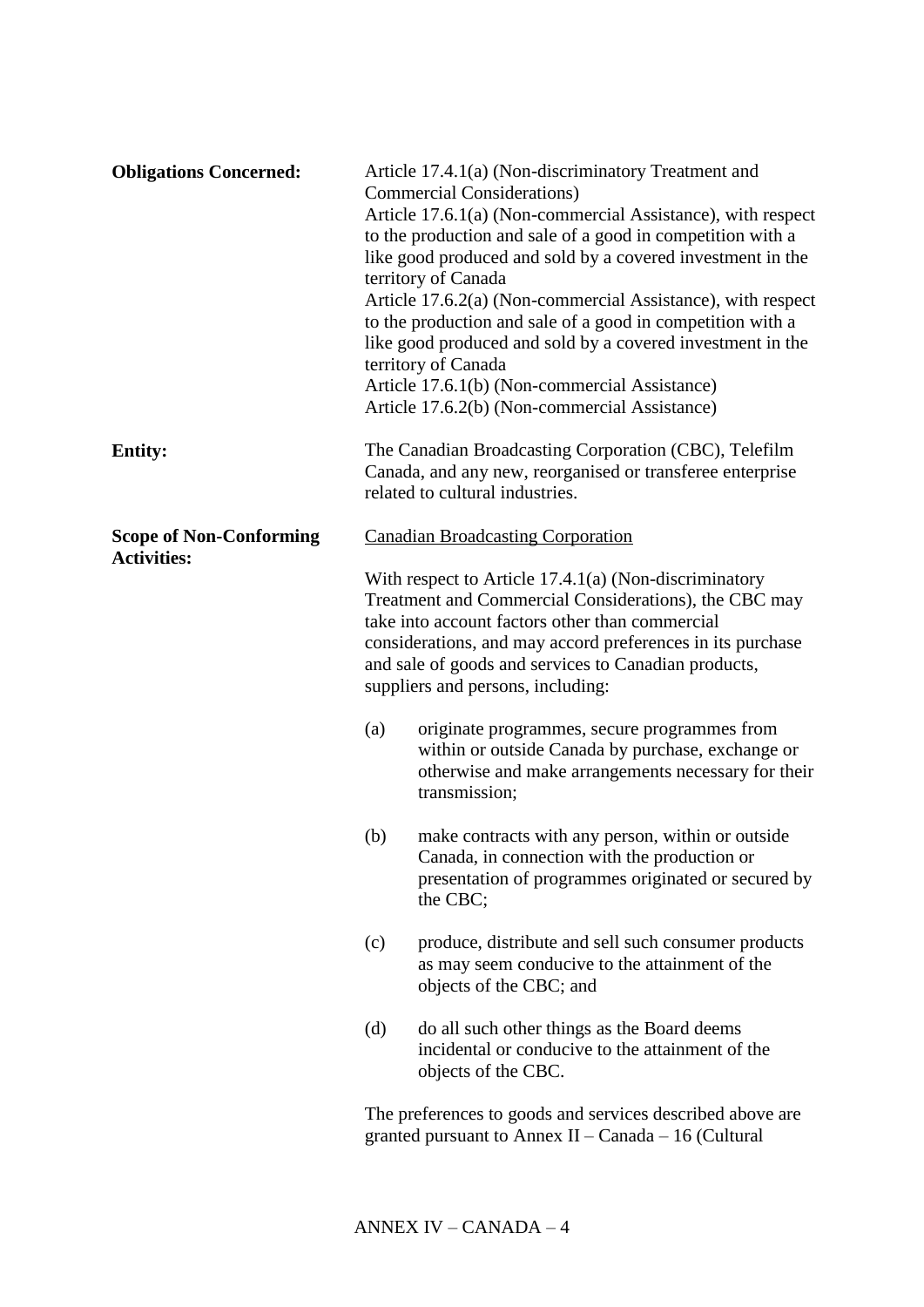Industries). For greater certainty, Canada has not scheduled against Article 17.4.1(b), Article 17.4.1(c), Article 17.4.2(b) and Article 17.4.2(c) (Non-discriminatory Treatment and Commercial Considerations) for these preferences by virtue of Article 17.2.11 (Scope).

With respect to Article 17.6.1(a), Article 17.6.1(b), Article 17.6.2(a) and Article 17.6.2(b) (Non-commercial Assistance), Canada or the CBC may provide noncommercial assistance with respect to the production and sale of a good in competition with a like good produced and sold by a covered investment in the territory of Canada and the supply of a service from Canada to the territory of another Party.

## Telefilm Canada

With respect to Article 17.4.1(a) (Non-discriminatory Treatment and Commercial Considerations), Telefilm Canada may take into account factors other than commercial considerations and may accord preferences in its purchase and sale of services to Canadian products, suppliers and persons, including:

- (a) make loans to producers of individual Canadian productions and charge interest on those loans; and
- (b) advise and assist Canadian producers in the distribution of their works and in the administrative functions of film production.

The preferences to goods and services described above are granted pursuant to Annex II – Canada – 16 (Cultural Industries). For greater certainty, Canada has not scheduled against Article 17.4.1(b), Article 17.4.1(c), Article 17.4.2(b) and Article 17.4.2(c) (Non-Discriminatory Treatment and Commercial Considerations) for these preferences by virtue of Article 17. 2.11 (Scope).

With respect to Article 17.6.1(b) and Article 17.6.2(b) (Noncommercial Assistance), Canada or Telefilm Canada may provide non-commercial assistance with respect to the supply a service from Canada to the territory of another Party.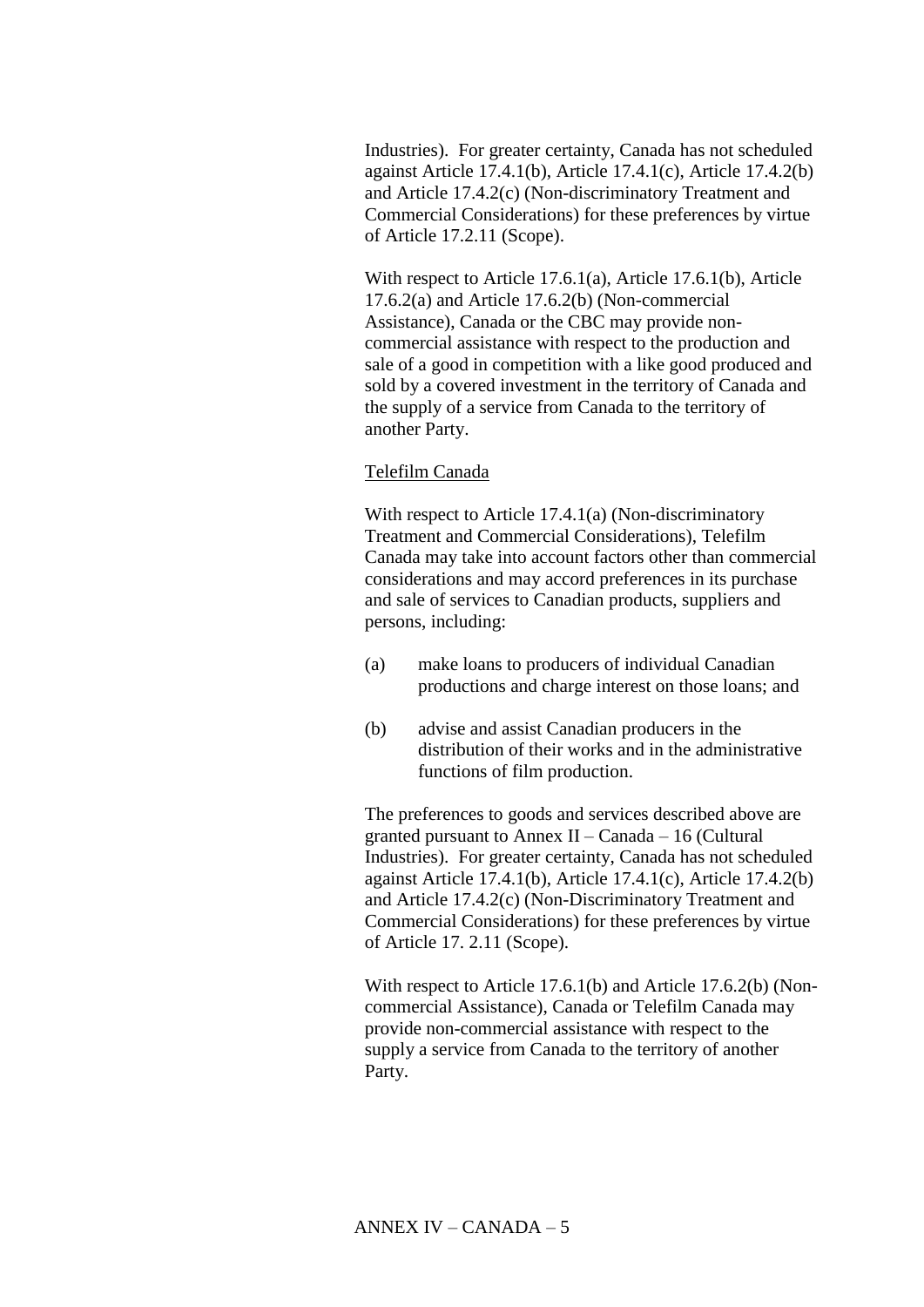## A new, reorganised or transferee enterprise

With respect to Article 17.4.1(a) (Non-discriminatory Treatment and Commercial Considerations), a new, reorganised or transferee enterprise related to cultural industries may take into account factors other than commercial considerations, and may accord preferences in its purchase and sale of goods and services to Canadian products, suppliers and persons.

The preferences to goods and services described above are granted pursuant to Annex II – Canada – 16 (Cultural Industries). For greater certainty, Canada has not scheduled against Article 17.4.1(b), Article 17.4.1(c), Article 17.4.2(b) and Article 17.4.2(c) (Non-discriminatory Treatment and Commercial Considerations) for these preferences by virtue of Article 17.2.11 (Scope).

With respect to Article 17.6.1(a), Article 17.6.1(b), Article 17.6.2(a) and Article 17.6.2(b) (Non-commercial Assistance), Canada or a new, reorganised or transferee enterprise related to cultural industries may provide noncommercial assistance with respect to the production and sale of a good in competition with a like good produced and sold by a covered investment in the territory of Canada and the supply of a service from Canada to the territory of another Party.

For the purpose of this reservation, "cultural industries" means persons engaged in any of the following activities:

- (a) the publication, distribution, or sale of books, magazines, periodicals or newspapers in print or machine readable form but not including the sole activity of printing or typesetting any of the foregoing;
- (b) the production, distribution, sale or exhibition of film or video recordings;
- (c) the production, distribution, sale or exhibition of audio or video music recordings;
- (d) the publication, distribution or sale of music in print or machine readable form; or
- (e) radiocommunications in which the transmissions are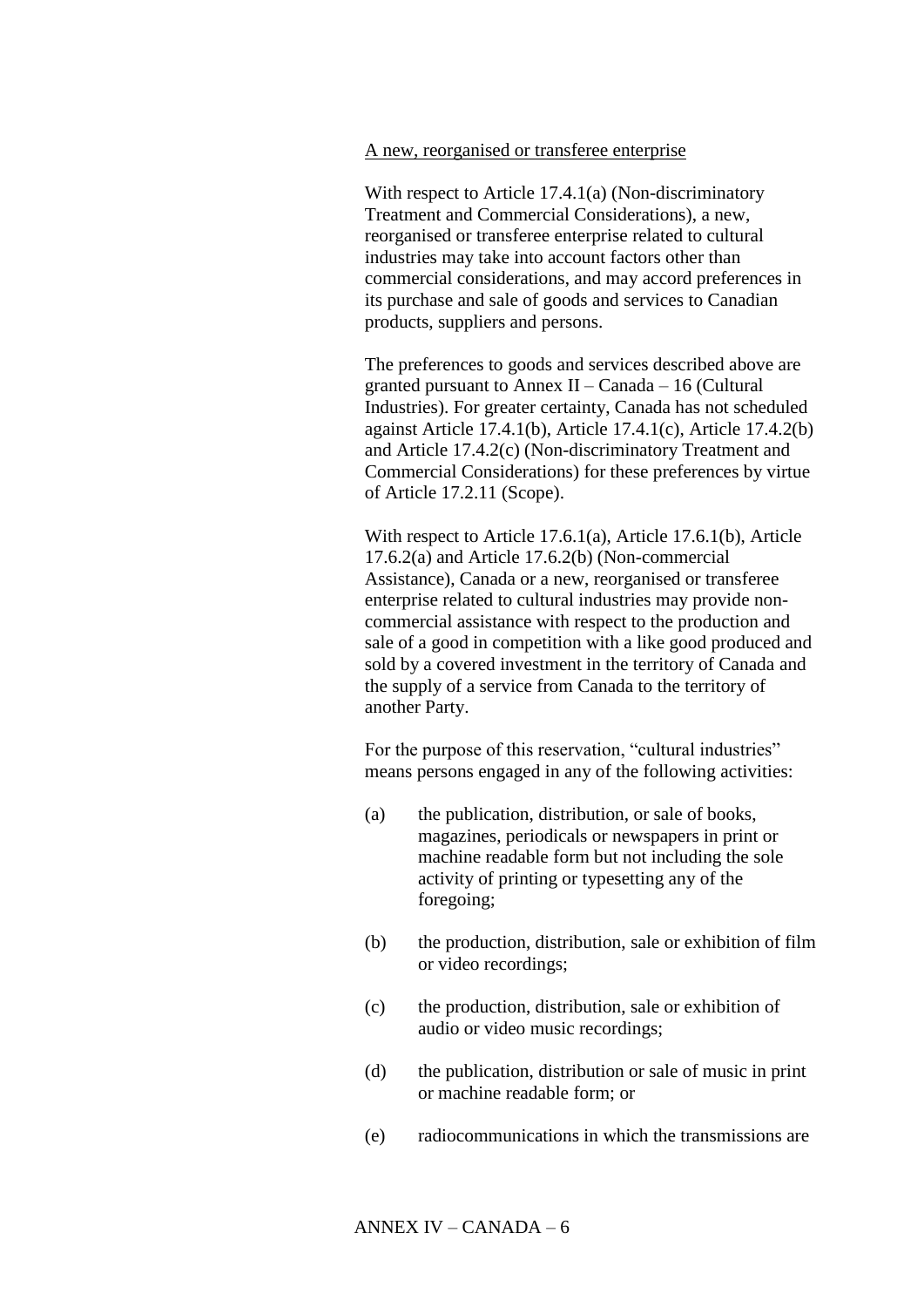intended for direct reception by the general public, and all radio, television and cable broadcasting undertakings and all satellite programming and broadcast network services.

**Measures:** *Broadcasting Act*, S.C. 1991, C. 11 *Telefilm Canada Act*, R.S.C. 1985, c. C-16 (and regulations thereof) And including any future amendments.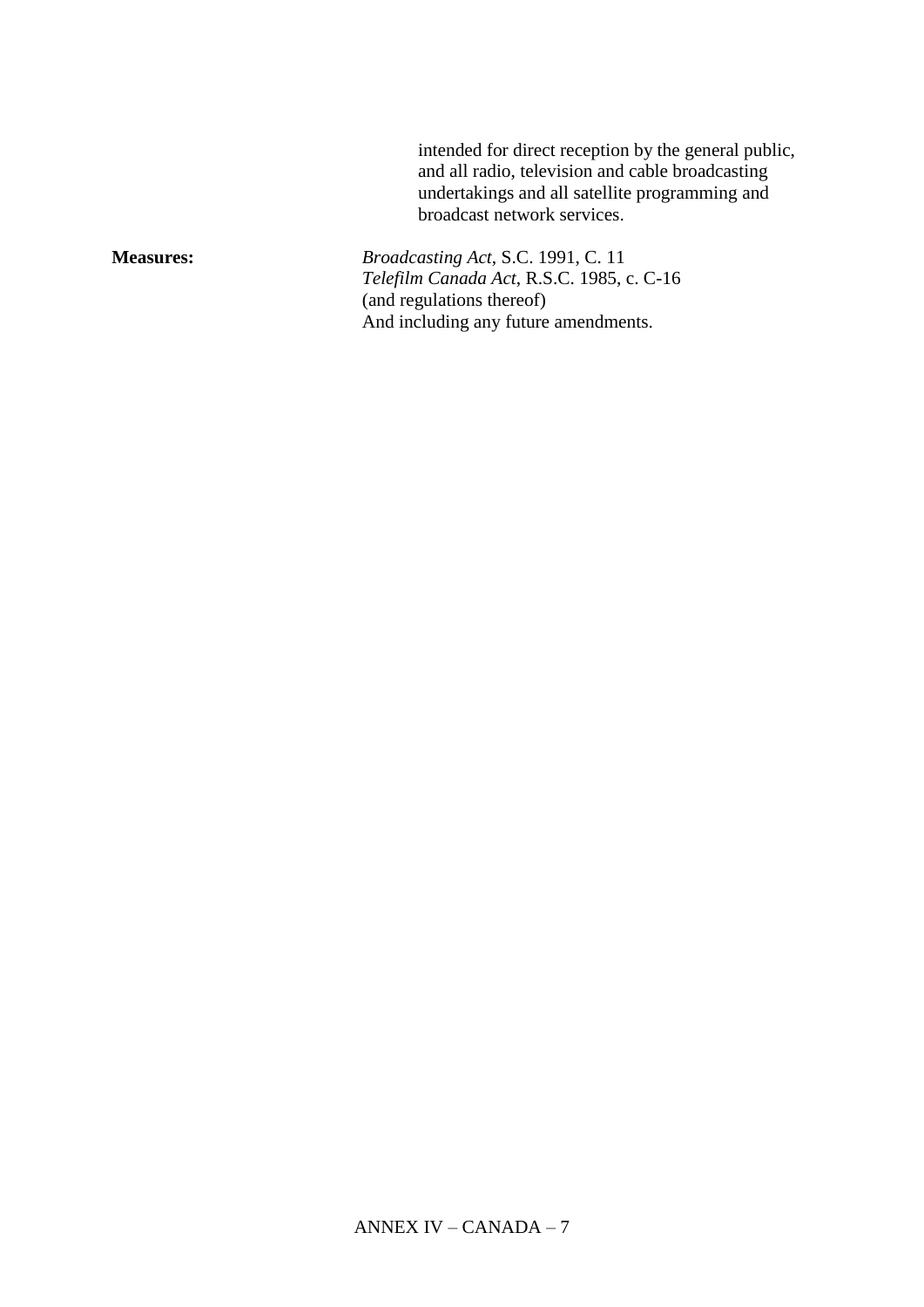| <b>Obligations Concerned:</b>                        | Article 17.4.1(a) (Non-discriminatory Treatment and<br><b>Commercial Considerations</b> )<br>Article 17.4.1(c)(i) (Non-discriminatory Treatment and<br><b>Commercial Considerations</b> )<br>Article 17.6.1(b) (Non-commercial Assistance)                                                                                                                                          |
|------------------------------------------------------|-------------------------------------------------------------------------------------------------------------------------------------------------------------------------------------------------------------------------------------------------------------------------------------------------------------------------------------------------------------------------------------|
| <b>Entity:</b>                                       | Canadian Commercial Corporation, or any new, reorganised<br>or transferee enterprise, with similar functions and<br>objectives, that engages in the activities described below.                                                                                                                                                                                                     |
| <b>Scope of Non-Conforming</b><br><b>Activities:</b> | With respect to Article $17.4.1(a)$ (Non-discriminatory<br>Treatment and Commercial Considerations), the Entity or<br>Entities may restrict the sale of services associated with<br>facilitating the import or export of goods or services to<br>enterprises located within Canada as set out in applicable<br>laws, regulations, policies and practices.                           |
|                                                      | With respect to Article $17.4.1(c)(i)$ (Non-discriminatory<br>Treatment and Commercial Considerations), the Entity or<br>Entities may accord preferences in the sale of services<br>associated with facilitating the import or export of goods or<br>services to or from certain countries based on bilateral<br>arrangements with the relevant country.                            |
|                                                      | With respect to Article 17.6.1(b) (Non-commercial<br>Assistance), Canada may provide the Entity or Entities with<br>non-commercial assistance with respect to its supply of a<br>service from Canada into the territory of another Party<br>associated with facilitating the import or export of goods<br>and services, as set out in applicable laws, regulations and<br>policies. |
| <b>Measures:</b>                                     | Canadian Commercial Corporation Act, R.S.C. 1985, c. C14<br>(and regulations thereof)<br>And including any future amendments.                                                                                                                                                                                                                                                       |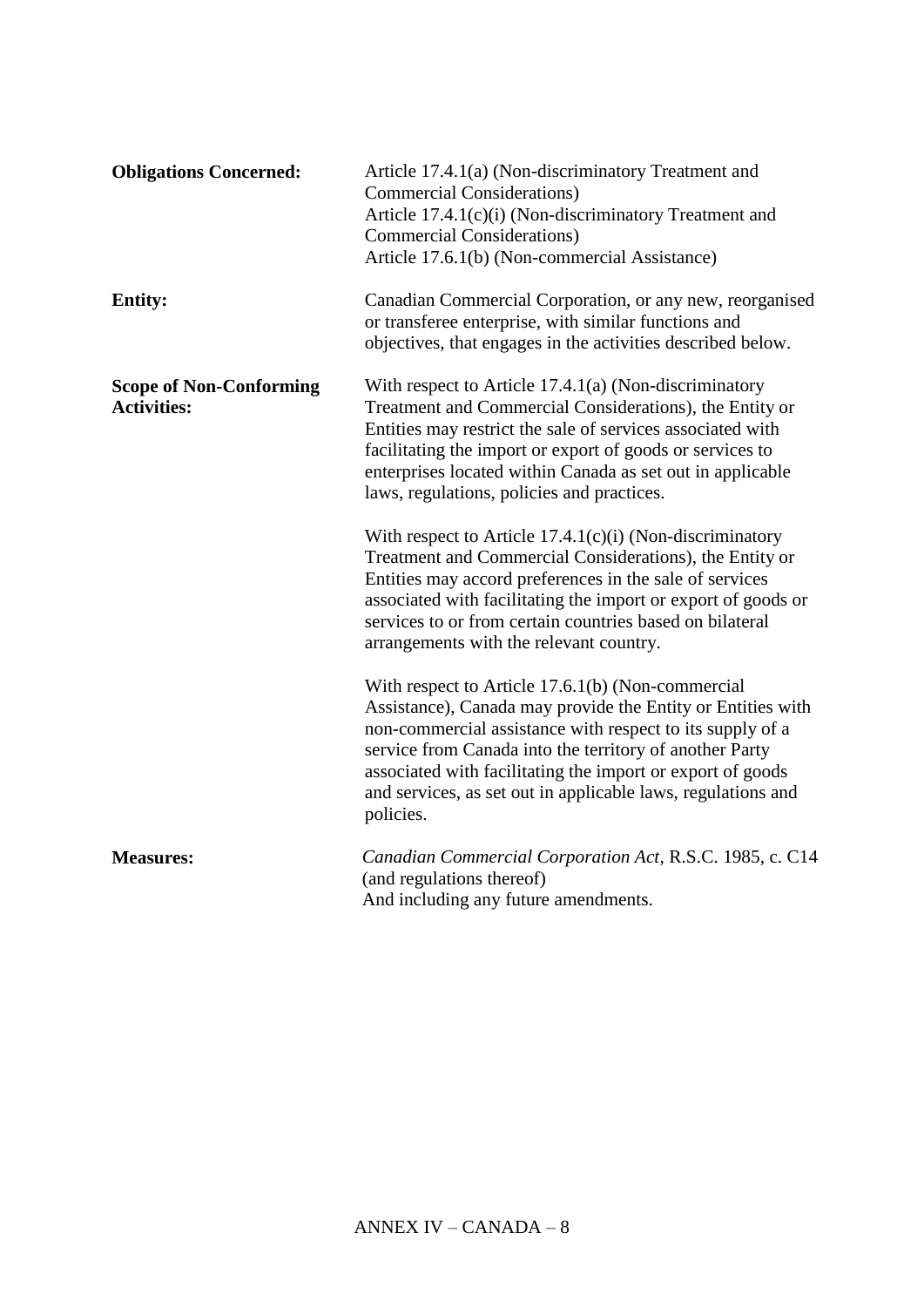| <b>Obligations Concerned:</b>                        | Article 17.6.1(a) (Non-commercial Assistance), with respect<br>to the production and sale of a good in competition with a<br>like good produced and sold by a covered investment in the<br>territory of Canada<br>Article 17.6.1(b) (Non-commercial Assistance)                                                                                                      |
|------------------------------------------------------|----------------------------------------------------------------------------------------------------------------------------------------------------------------------------------------------------------------------------------------------------------------------------------------------------------------------------------------------------------------------|
| <b>Entity:</b>                                       | Canadian Dairy Commission, or any new, reorganised or<br>transferee enterprise, with similar functions and objectives.                                                                                                                                                                                                                                               |
| <b>Scope of Non-Conforming</b><br><b>Activities:</b> | With respect to Article $17.6.1(a)$ (Non-commercial<br>Assistance), Canada may provide the Entity or Entities with<br>non-commercial assistance with respect to the production<br>and sale of dairy products in the territory of Canada<br>pursuant to the <i>Canadian Dairy Commission Act</i> .                                                                    |
|                                                      | With respect to Article 17.6.1(b) (Non-commercial<br>Assistance), Canada may provide the Entity or Entities with<br>non-commercial assistance regarding services related to the<br>cross-border trade of dairy products (export and import)<br>such as shipping, insuring and wholesale trade and<br>distribution, pursuant to the Canadian Dairy Commission<br>Act. |
| <b>Measures:</b>                                     | Canadian Dairy Commission Act, R.S.C. 1985, c. C-15<br>(and regulations thereof)<br>And including any future amendments.                                                                                                                                                                                                                                             |